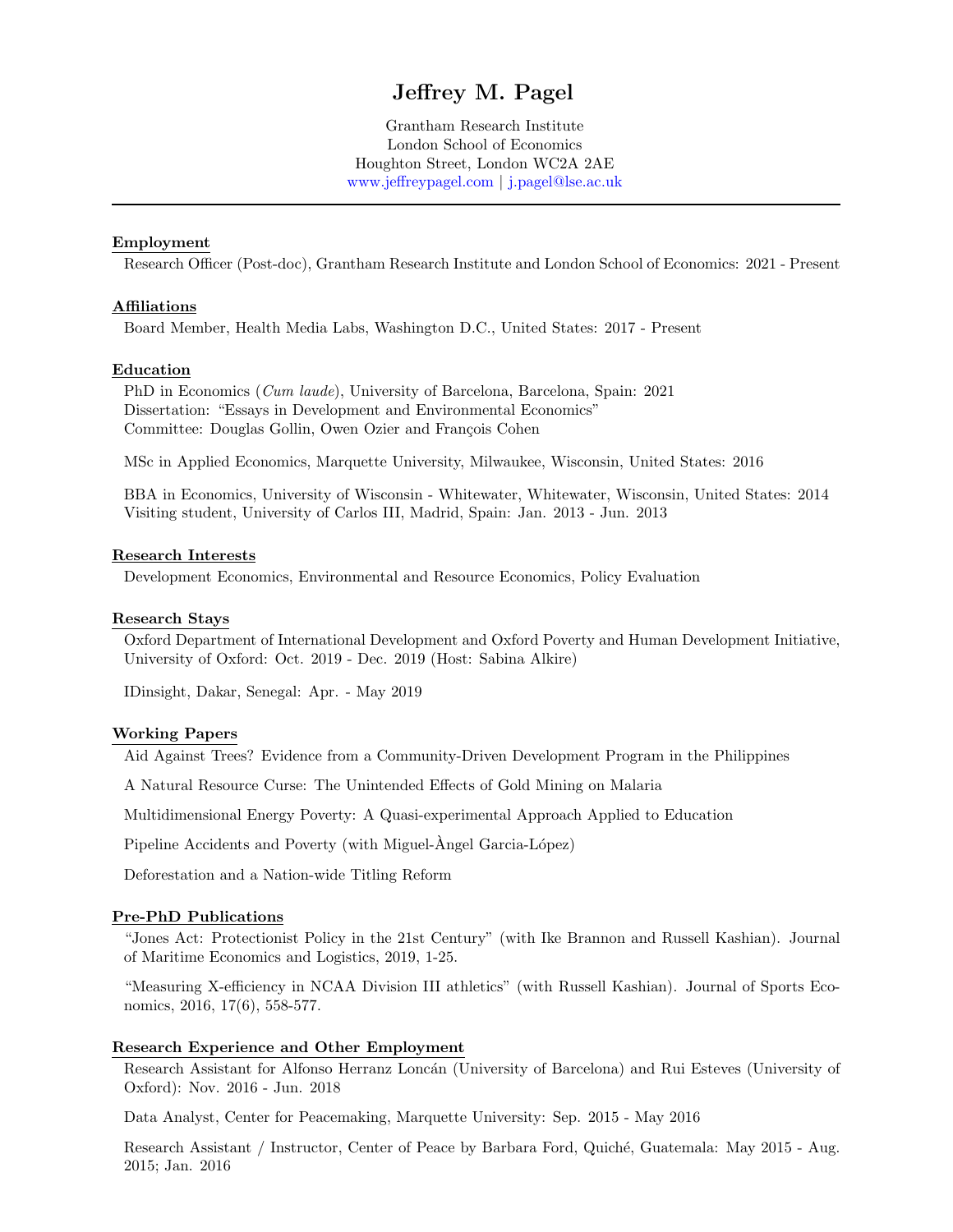Data Analyst, Misix, Milwaukee, Wisconsin: Jan. 2015 - May 2015

Research Assistant / Consultant, Fiscal and Economic Research Center, UW-Whitewater: Dec. 2012 - Dec. 2018

Undergraduate Research Fellowship for Yamin Ahmad (UW-Whitewater): Sep. 2012 - Dec. 2012

## Grants and Awards

PhD grant and PhD school fellowship, Spanish Economic Association: 2019; 2020

Mobility grant to conduct research at University of Oxford, Barcelona Economic Society: 2019

Full PhD FI funding, European Social Fund and the Government of Catalonia: Jul. 2018 - 2021

Graduate assistant funding from Department of Economics, Marquette University: 2014 - 2016

Research grant from Center for Peacemaking to conduct research in Guatemala, Marquette University: 2016

Research grant from Center for Global and Economic Studies to conduct research in Guatemala, Marquette University: 2015

Academic scholarship from Department of Economics, UW-Whitewater: 2014

## Teaching Experience

Economic Policy: Goals and Instruments, University of Barcelona: 2020; 2021

European and International Economic Environment, University of Barcelona: 2018

Business Analytical Tools, Marquette University: 2015; 2016

TA for Abdur Chowdhury in International Currency Markets, Marquette University: 2014 - 2016

TA for Heather Kohls in Environmental and Natural Resource Economics and Principles of Microeconomics, Marquette University: 2014 - 2016

## Conference and Seminar Presentations (\* denotes scheduled)

2022: Infra4Dev (World Bank and IGC), Royal Economic Society, Occasional Workshop in Environmental and Resource Economics (UC Santa Barbara), San Diego State University, Grantham Policy Design and Evaluation Workshop (LSE), 100 Years of Economic Development\* (Cornell University), Shifting Landscapes\* (LSE)

2021: AEA/ASSA Meeting, University of Wisconsin-Madison, CSAE Conference (University of Oxford), Midwest International Economic Development Conference (Northwestern University), Workshop in Empirical Economics (University of Potsdam), Centre for Energy and Environmental Economics (Universidade Federal do Rio de Janeiro)

2020: Young Economist Symposium (University of Pennsylvania), EUDN PhD Workshop on Development Economics (University of Passau), Spanish Economic Association, 13th Workshop in Economics (University of Turin and the Collegio Carlo Alberto), Workshop in Economics of Innovation, Complexity and Knowledge (University of Turin and the Collegio Carlo Alberto), 1st ECO-SOS Workshop on Economics and Sustainability (University of Rovira and Virgili), Southern Economic Association, IEB - Chair of Energy Sustainability (University of Barcelona), Midwest International Economic Development Conference (Purdue University), Data Science for Development (Alan Turing Institute, postponed)

2019: University of Oxford, Marquette University, Spanish Economic Association, University of Barcelona

## Computer Skills

Stata, ArcGIS, QGIS, Python, LATEX, Frontier Analysis and Microsoft Office

## Other Information

Languages: English (native), Spanish (advanced), Catalan (basic) Nationality: US Citizen, Residency: United Kingdom, Spain